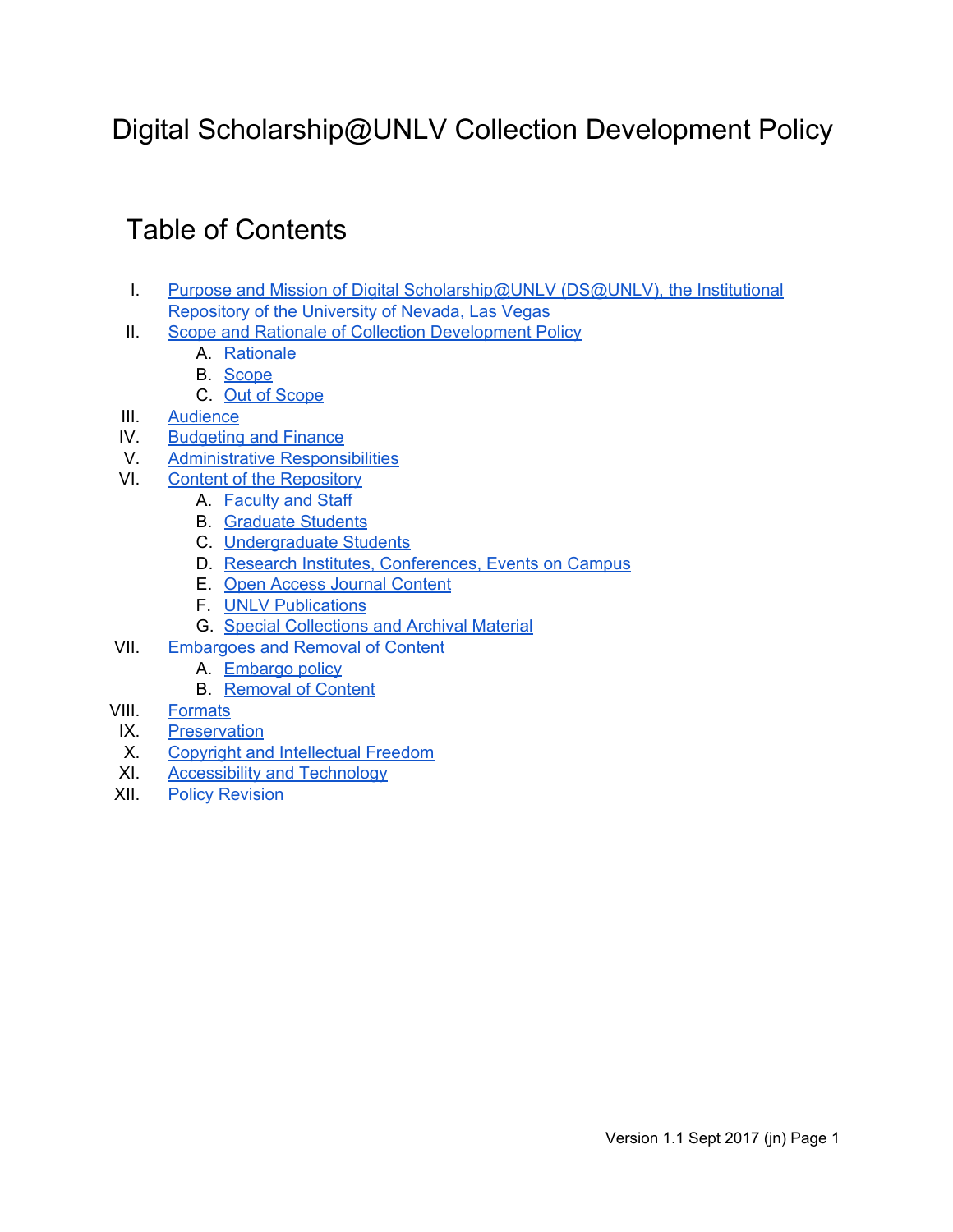- <span id="page-1-4"></span>**I. Purpose and Mission of Digital Scholarship@UNLV (DS@UNLV), the Institutional Repository of the University of Nevada, Las Vegas**
	- Showcase, preserve and make accessible the digital intellectual and creative output of UNLV scholars, departments, and research centers.
	- Support new forms of creative and research outputs in digital format by working with faculty to explore, produce, make accessible, and preserve scholarship not captured within the traditional publication landscape.
	- Display research and impact of UNLV scholars.
	- Provide and support open access through the free, immediate, online availability of research works coupled with the rights to use this research fully in the digital environment (from SPARC web site).
	- Provide a stable, permanent URL (web address) for authors and researchers to cite and access scholarship.
- <span id="page-1-3"></span><span id="page-1-0"></span>**II. Scope and Rationale of Collection Development Policy**

#### *Rationale*

This collection development policy provides guidance for content selection that meets and anticipates the needs of the University of Nevada, Las Vegas. This policy is informed by the library's vision statement and strategic goals, both of which define the scope and standards of content in DS@UNLV.

## <span id="page-1-1"></span>*Scope*

Content within DS@UNLV will focus on the research, scholarship, and creative works of UNLV scholars, as well as materials that reflect the intellectual environment of the campus.

## <span id="page-1-5"></span>*Out of Scope*

DS@UNLV emphasizes the creative and intellectual contributions of our community while they are at UNLV. Creative and scholarly works created before or after their UNLV association is not generally pursued but will be included upon request.

DS@UNLV will not include any materials that violates copyright.

## <span id="page-1-2"></span>**III. Audience**

The audience of Digital Scholarship@UNLV is anyone in the world with an internet connection and interest in the works of UNLV scholars and its community. Staff that support Digital Scholarship@UNLV primarily engage with faculty, staff, students and alumni of UNLV as well as the research centers and institutes associated with the UNLV campus.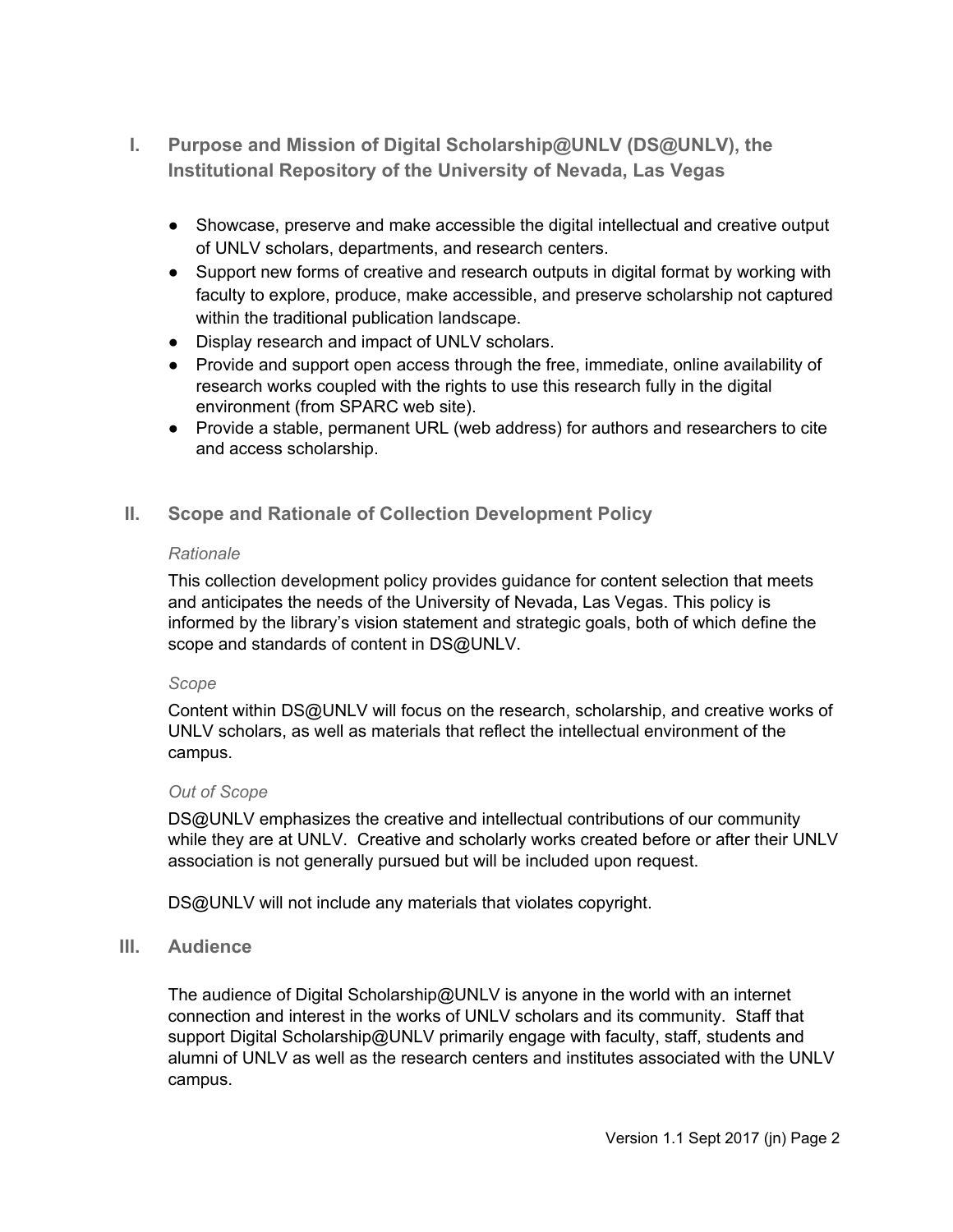## <span id="page-2-2"></span>**IV. Budgeting and Finance**

The UNLV Libraries financially supports the institutional repository by paying an annual subscription to bepress, the company that created and supports the software behind our IR, Digital Commons.

## <span id="page-2-3"></span>**V. Administrative Responsibilities**

Staff in the Scholarly Communication Initiatives (SCI) department administer and maintain Digital Scholarship@UNLV. SCI also collaborates with other units within the library (e.g. Collections, Discovery, Liaisons, Special Collections) to develop best practices and coordinate content recruitment for the IR.

IR duties of the SCI department include developing policies, performing copyright searches, working with the campus community to curate content, providing metadata, digitizing material, working with the Graduate College for ETDs, working with the Office of Faculty Affairs for the UNLV Bibliography, providing statistics and reports on usage, and developing new initiatives such as research data storage and hosting open access journals.

Decisions about content and direction of the IR rests with the SCI department.

## <span id="page-2-0"></span>**VI. Content of the Repository**

Works in DS@UNLV are in digital format. In most cases, works are complete and ready for distribution. DS@UNLV also includes citation-only records of scholarly and creative published works by our faculty in the UNLV [Bibliography.](http://digitalscholarship.unlv.edu/bib_2015/)

Author and submitter must have the legal right to grant DS@UNLV the right to preserve and distribute the work. The author and submitter must also agree to the submission form, found [here.](https://www.library.unlv.edu/webforms/dig_scholarship_submit)

Works produced by our community members either before or after their employment at UNLV will be considered on a case by case basis.

Final determination for content inclusion in DS@UNLV is made by the Scholarly Communication Initiatives department.

## <span id="page-2-1"></span>*Faculty and Staff*

Works, and citations of works, must be produced by faculty or staff while at UNLV. The work must be scholarly in nature or represent a creative work such as fiction, poetry, video, performance, musical piece, etc. DS@UNLV will also host and preserve supplementary material (e.g. data sets) to published works.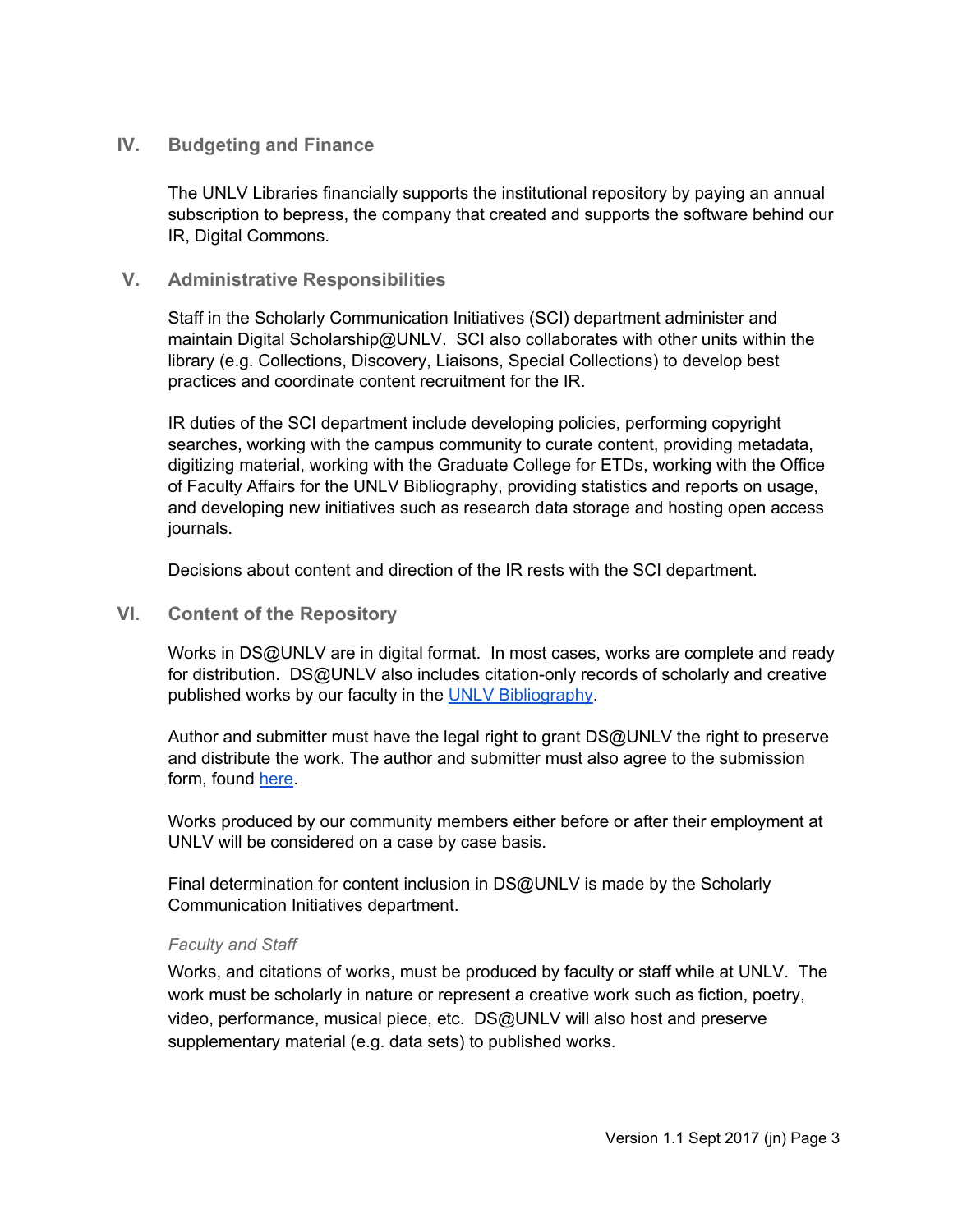#### <span id="page-3-1"></span>*Graduate Students*

Theses, dissertations and professional papers submitted by a college or department are included in DS@UNLV. For more information, please visit the Graduate College page [here](https://www.unlv.edu/graduatecollege). Peer-reviewed works, research data, and works associated with a campus event may also be included in DS@UNLV.

#### <span id="page-3-0"></span>*Undergraduate Students*

Peer-reviewed works as well as works (such as posters) may be included into DS@UNLV with consultation of SCI department staff.

## <span id="page-3-5"></span>*Research Institutes, Conferences, Events on Campus*

DS@UNLV will host materials by research institutes and conferences held on campus. Examples include the [Brookings](http://digitalscholarship.unlv.edu/brookings_mtnwest/) Mountain West, Lincy [Institute,](http://digitalscholarship.unlv.edu/lincy_institute/) and the [International](http://digitalscholarship.unlv.edu/gaming_institute/) [Conference](http://digitalscholarship.unlv.edu/gaming_institute/) on Gambling and Risk Taking. DS@UNLV also hosts and provides access to events on campus, such as the UNLV Libraries Special [Collections](http://digitalscholarship.unlv.edu/special_collections_events/) Event Series. Please contact SCI department staff at digitalscholarship@unly.edu if you wish to have your materials considered for inclusion.

## <span id="page-3-3"></span>*Open Access Journal Content*

Colleges and Schools at UNLV may publish an open access journal and have it hosted on DS@UNLV. As the publisher, the College or School will assume full responsibility for determining the content of the e-journal; obtaining peer reviews of submitted articles when appropriate; appointing an editorial board, co-editors, and additional editors as needed; and formulating the general policies for the journal.

Examples of open access journals on DS@UNLV include the [Asian/Pacific](http://digitalscholarship.unlv.edu/apin) Island [Nursing](http://digitalscholarship.unlv.edu/apin) Journal (School of Nursing) and Journal of [Research](http://digitalscholarship.unlv.edu/jrtc) in Technical Careers (College of Education).

To being, please contact DS@UNLV staff at [digitalscholarship@unlv.edu](mailto:digitalscholarship@unlv.edu) or the appropriate [subject](https://www.library.unlv.edu/contact/librarians_by_subject) liaison.

## <span id="page-3-4"></span>*UNLV Publications*

DS@UNLV will host, make accessible, and preserve official publications of UNLV. Examples include *UNLV [Innovation](http://digitalscholarship.unlv.edu/innovation/)* and the *Police [Blotter](http://digitalscholarship.unlv.edu/police_blotter/)*.

#### <span id="page-3-2"></span>*Special Collections and Archival Material*

DS@UNLV will host materials from Special Collections and Archives in consultation with members of that division. Examples include the UNLV [Basketball](http://digitalscholarship.unlv.edu/basketball_programs/) Programs, Music Scores and Yucca Mountain.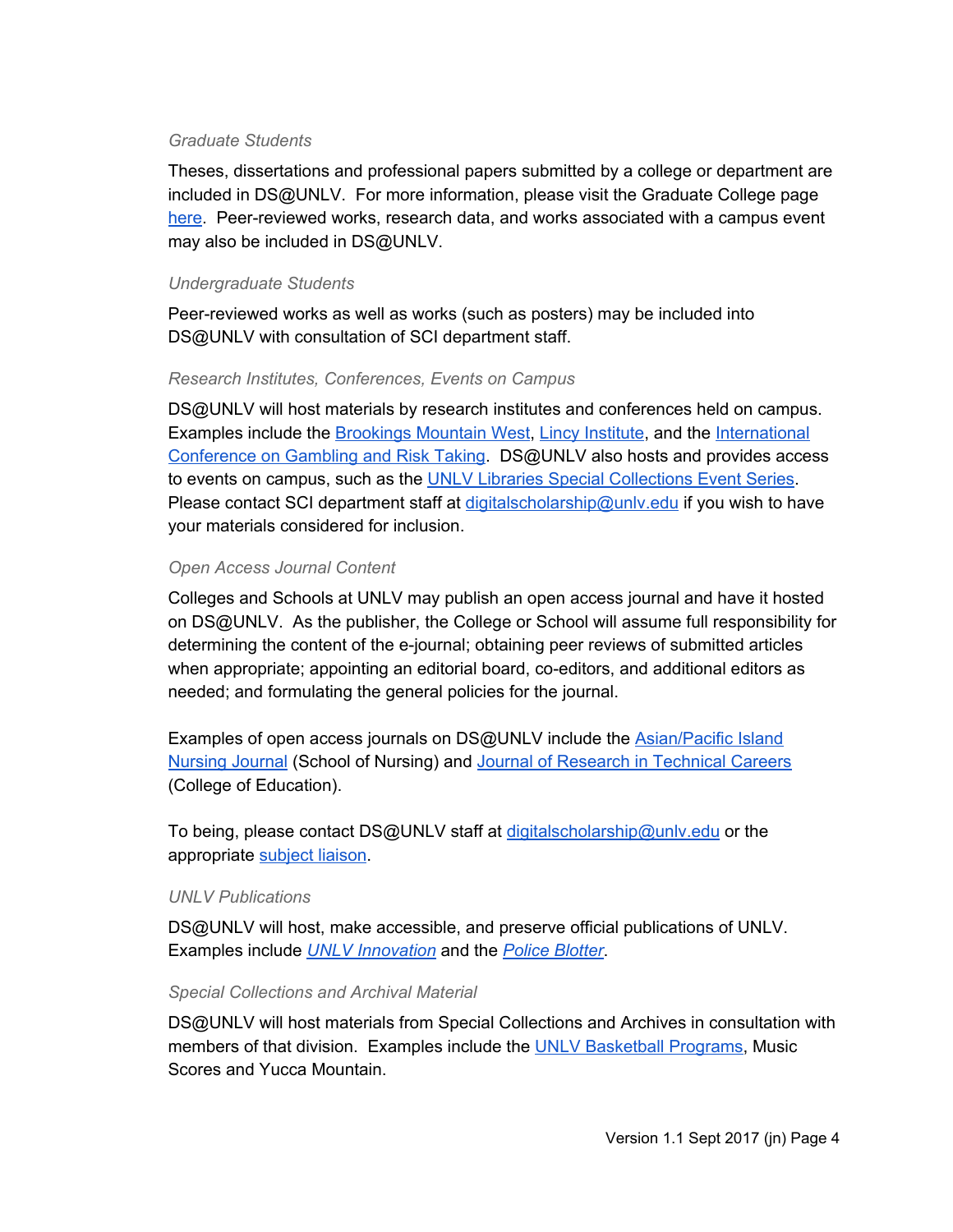# <span id="page-4-3"></span><span id="page-4-0"></span>**VII. Embargoes and Removal of Content**

#### *Embargo policy*

Embargoes for submitted content are provided for UNLV authors if the publisher or funding agency requires it. Please contact DS@UNLV staff to make arrangements. For graduate students, embargos may be granted for their thesis or dissertation but must be initiated through the Graduate College. For more information, please contact Meg Wilson from the Graduate College at megan.wilson@unly.edu and view the embargo form [here](https://www.unlv.edu/sites/default/files/page_files/27/GradCollege-EmbargoRequestForm.pdf).

#### <span id="page-4-1"></span>*Removal of Content*

DS@UNLV is intended to be a long-term, open access institutional repository. Once items are hosted in DS@UNLV, it is with the intention that the content will remain for the life of the repository. However, there are cases when content may be removed.

Content will be removed from DS@UNLV if it violates copyright laws. In addition, there may be certain cases when authors wish to remove a work or update a work. When this is the case, please contact DS@UNLV staff at [digitalscholarship@unlv.edu](mailto:digitalscholarship@unlv.edu) and provide rationale for the removal. Final decision for the removal of content will be determined by the SCI department.

In cases of content removal, a record will remain in place to inform visitors of the item and the reason for its removal.

#### <span id="page-4-2"></span>**VIII. Formats**

PDF is the preferred form for many works in DS@UNLV. This format provides a stable instance of a submitted work, is freely available to both creators and readers, and it is an acceptable format for future preservation.

In general, DS@UNLV accepts many file formats and strives to make accessible and preserve this content for future visitors. In general, it is best to use non-proprietary (open) file formats when possible, for these formats have a greater chance of use and access at a later date as technology advances.

Common file types found in DS@UNLV are the following: gif jpg png txt rtf odf pdf doc docx ppt pptx xls xlsx avi mov mp3 ogg mpg mp4.

File Size: Currently, file sizes must be under 1 GB. For larger file sizes, please contact staff at DS@UNLV at [digitalscholarship@unlv.edu](mailto:digitalscholarship@unlv.edu) for consideration.